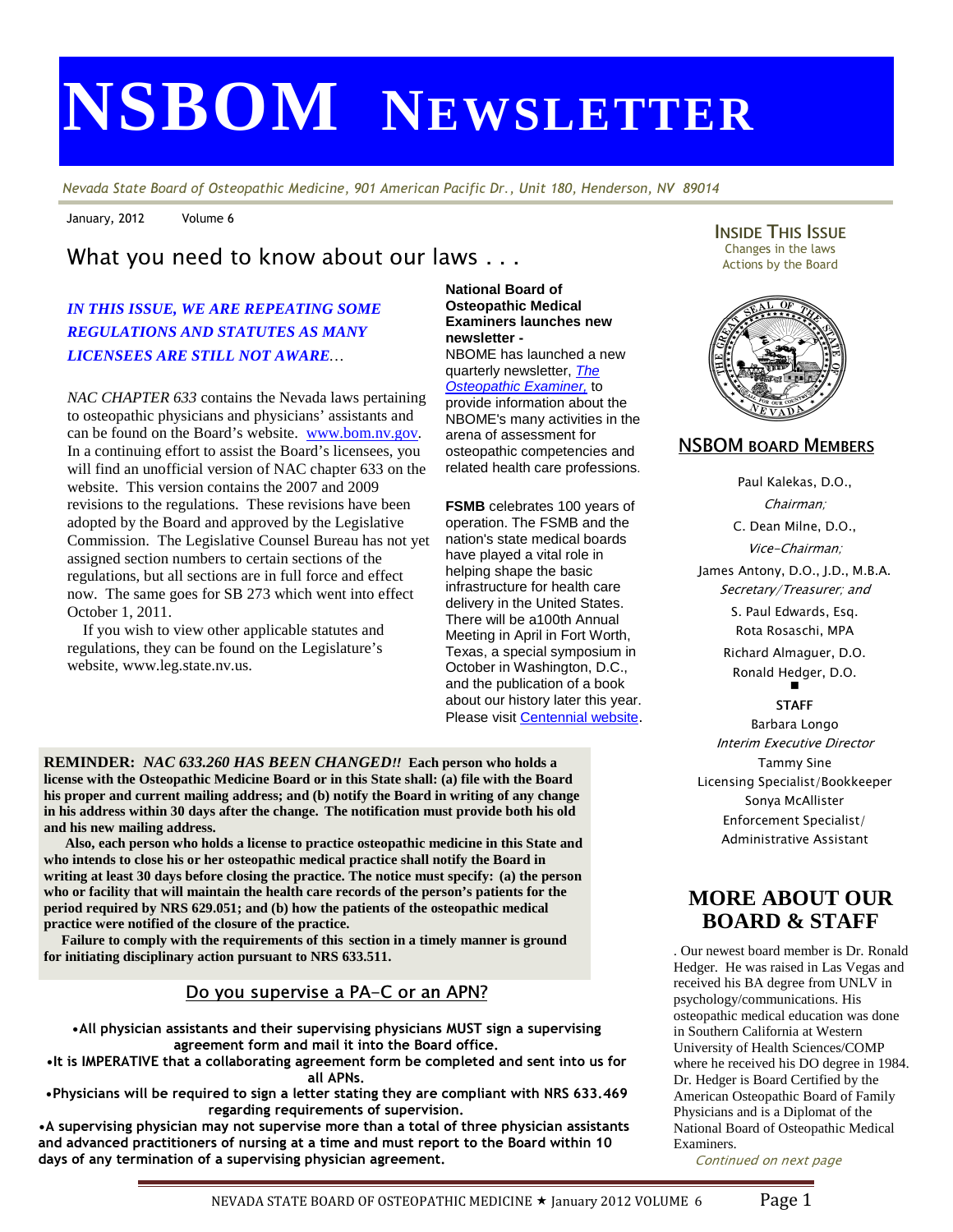#### Meet the NSBOM, continued…

 . He also is a SOAP note grader and Case Developer for the National Board of Osteopathic Medicine in Pennsylvania. He is a member of AOA and NOMA. Dr. Hedger worked as an urgent care physician at Fremont Medical Center in Las Vegas for 10 years and was in private practice (family medicine/OMT) in Henderson. He was a medical/technical consultant to television and motion pictures and was the executive producer and program host for "Health Quest" and "Medical Minute," both syndicated television programs on ABC. Dr. Hedger is currently an associate professor of primary care, the course director for the OSCE course/training facility, assistant dean for clinical skills training, medical director of the physician assistant studies and chairman of the admissions committee at Touro. He joined Touro University Nevada College of Osteopathic Medicine in April 2004 as a charter faculty member. Dr. Hedger is married with 3 children, and one granddaughter. **AND…**Dr. Anthony has been reappointed to the board for four more years by Governor Sandoval. We are glad to have such an active, hard working member serving the board.

**ALSO…** Sonya McAllister is our newest staff member…

-

## *So what has your Board been doing lately . . .*

The statistics contained on this page indicate NSBOM and staff have not been greatly impacted by the sluggish economy and is still showing signs of a more active Board.

 Also, please note the NSBOM board meetings are being conducted on the 2<sup>nd</sup> Tuesday of each month at 6pm.

#### *NOTE FROM NOMA:*

.

 The Annual Convention will be held April 27-28 in Las Vegas, 15 credits are offered. There will also be One Day Conferences in Las Vegas in September and November for 10 credits each and two One Day Conferences in Reno in June and August for 15 credits each. 2012 is the end of the three year cycle for Board Certification and there are many ways to earn hours if you need them. Check the website:

www.nevadaosteopathic.org or contact Denise Selleck-Davis, at NOMA (702) 434-7112 for more information.

# *HAVE YOU HEARD?*

Check out the following stats pertaining to NSBOM's **licensees** per fiscal year (July 1 through June  $30<sup>th</sup>$ ):

|                            | Licenses 2008/2009 2009/10 2010/11 2011/2012 |           |          |                |                |  |
|----------------------------|----------------------------------------------|-----------|----------|----------------|----------------|--|
| D.O.                       | 737                                          | 742       |          | 774            | 786            |  |
| P.A.                       | 58                                           | 58        |          | 66             | 71             |  |
| Special                    | 135                                          | 198       |          | 220            | 177            |  |
| Inactive                   | 50                                           | 65        |          | 73             | 81             |  |
| DO Special                 |                                              |           |          | 4              | $\overline{c}$ |  |
| Temporary                  |                                              |           |          | $\overline{c}$ | 5              |  |
|                            |                                              |           |          |                |                |  |
| <b>Discipline</b>          |                                              | 2009 2010 |          | 2011           | 2012           |  |
| Settlements                |                                              | 32        | 72       | 15             | 0              |  |
| Hearings                   |                                              | 72        | 0        | 0              | 0              |  |
| License Surrender          |                                              |           |          |                | 0              |  |
| License Suspension         |                                              | 1         | 2        | 3              | 0              |  |
| License Denial             |                                              | 1         | $\theta$ | 0              | 0              |  |
| Public Reprimands          |                                              | 2         |          | 0<br>0         | 0              |  |
| Private Letters of Warning |                                              |           | 74       | 26             | 0              |  |
| Probation                  |                                              |           |          | 2              | 3              |  |

 (Please note, the Board was only given the authority to write private letters of warning by the 2009 Legislature.)

#### **REMINDER: CME REQUIREMENTS**

We have had a lot of calls regarding CME requirements. These requirements have not changed and are as follows: DO's need proof of 35 credits with 10 of them AOA category 1A or AMA category 1**.** PA's need 20 hours of CME. **CMEs must be taken in the calendar year January 1, 2012 thru December 31, 2012. If you are included in the 33% CME audit, CME proof must be received before your license renewal is approved and your licensee card is mailed.**

## Why are unsafe injection practices occurring?

A common question that arises is "Why is this happening?" In most cases the healthcare professionals involved are unaware their actions are a safety risk for them and their patients. Here are a few reasons we have encountered so far:

•Lack of awareness—The healthcare worker is unaware that they are doing anything inappropriately.

• Poor/insufficient training—Proper techniques are glossed over and shortcuts outside of accepted practices are shared.

**•Economics**—The apparent driving force behind the 2008 Nevada hepatitis C outbreak.

•Lax procedures—Over time and without refresher training, short-cuts are sometimes developed.

•Time pressures—In today's world of do more faster, some healthcare providers develop shortcuts to increase efficiency but inadvertently decrease safety.

•**Distractions**—Constant interruptions can lead to unintended consequences in any field.

•Provider addiction—Placed in the spotlight by a RN in Colorado who used patients' painkillers and then reused the syringes filled with a saline solution on her patients. Approximately 35 patients are reported to have contracted hepatitis C.



The One & Only Campaign is a public health campaign aimed at raising awareness

ic and healthcare<br>|actlon prad lices, http://www.oneandonlycampaign.org/locations/nevada/